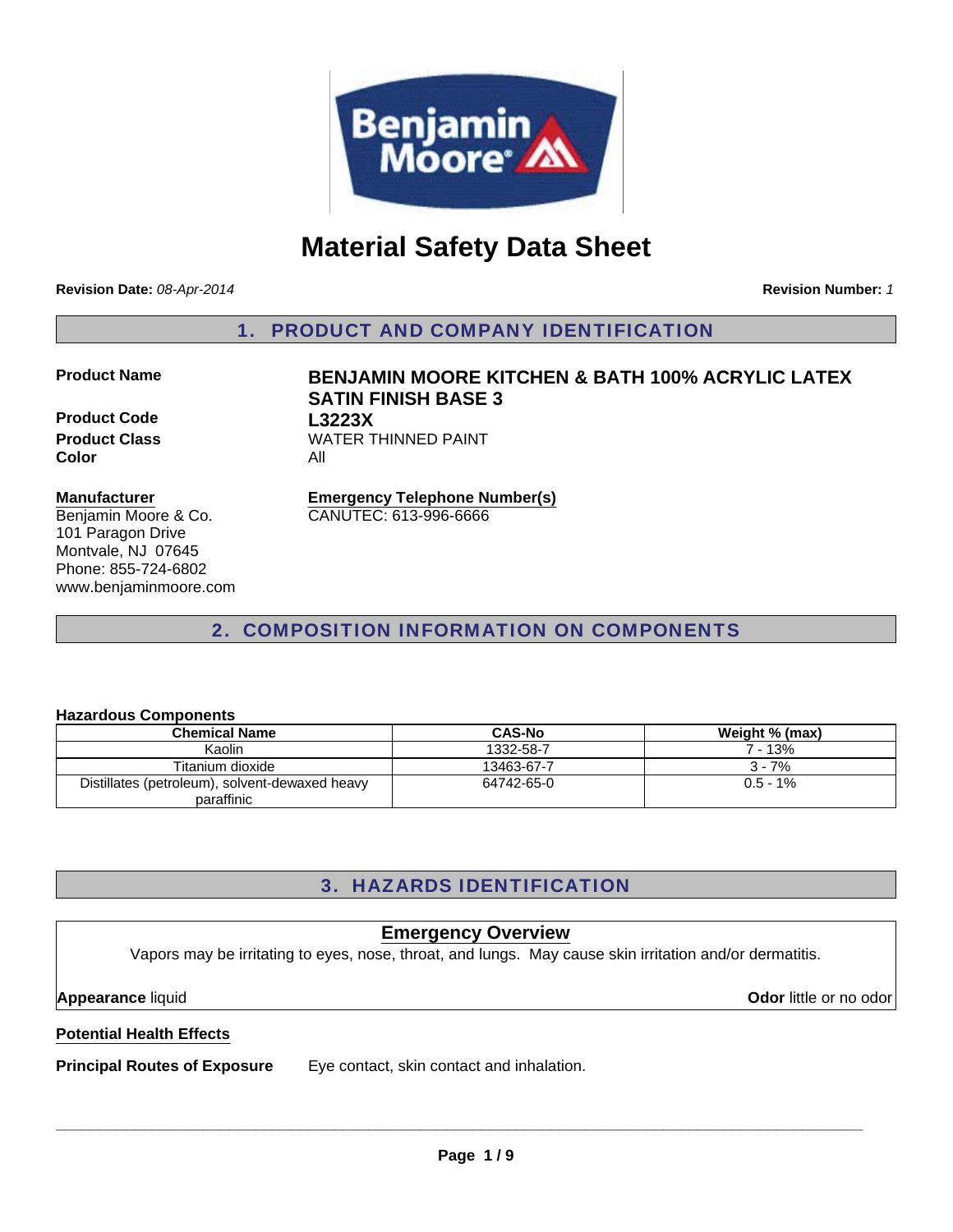| <b>Acute Effects</b><br>Eyes<br><b>Skin</b><br><b>Inhalation</b><br>Ingestion | May cause slight irritation.<br>Substance may cause slight skin irritation.<br>May cause irritation of respiratory tract.<br>Ingestion may cause gastrointestinal irritation, nausea, vomiting and diarrhea. |
|-------------------------------------------------------------------------------|--------------------------------------------------------------------------------------------------------------------------------------------------------------------------------------------------------------|
| <b>Chronic Effects</b>                                                        | Repeated contact may cause allergic reactions in very susceptible persons.                                                                                                                                   |
| See Section 11 for additional Toxicological information.                      |                                                                                                                                                                                                              |
| <b>Aggravated Medical Conditions</b>                                          | None known                                                                                                                                                                                                   |

 $\Box$ 

| <b>HMIS</b> | Health: 1* | <b>Flammability: 0</b> | <b>Reactivity: 0</b> | $PPE: -$ |
|-------------|------------|------------------------|----------------------|----------|
|-------------|------------|------------------------|----------------------|----------|

#### **HMIS Legend**

- 0 Minimal Hazard
- 1 Slight Hazard
- 2 Moderate Hazard
- 3 Serious Hazard
- 4 Severe Hazard
- \* Chronic Hazard
- X Consult your supervisor or S.O.P. for "Special" handling instructions.

*Note: The PPE rating has intentionally been left blank. Choose appropriate PPE that will protect employees from the hazards the material will present under the actual normal conditions of use.*

*Caution: HMIS® ratings are based on a 0-4 rating scale, with 0 representing minimal hazards or risks, and 4 representing significant hazards or risks. Although HMIS® ratings are not required on MSDSs under 29 CFR 1910.1200, the preparer, has chosen to provide them. HMIS® ratings are to be used only in conjunction with a fully implemented HMIS® program by workers who have received appropriate HMIS® training. HMIS® is a registered trade and service mark of the NPCA. HMIS® materials may be purchased exclusively from J. J. Keller (800) 327-6868.*

## 4. FIRST AID MEASURES

| <b>General Advice</b>     | No hazards which require special first aid measures.                                               |
|---------------------------|----------------------------------------------------------------------------------------------------|
| <b>Eye Contact</b>        | Rinse thoroughly with plenty of water for at least 15 minutes and consult a physician.             |
| <b>Skin Contact</b>       | Wash off immediately with soap and plenty of water removing all contaminated<br>clothes and shoes. |
| <b>Inhalation</b>         | Move to fresh air. If symptoms persist, call a physician.                                          |
| Ingestion                 | Clean mouth with water and afterwards drink plenty of water. Consult a physician if<br>necessary.  |
| <b>Notes To Physician</b> | Treat symptomatically                                                                              |

## 5. FIRE-FIGHTING MEASURES

**Suitable Extinguishing Media** Media **Network Clubse Extinguishing measures that are appropriate to local** circumstances and the surrounding environment.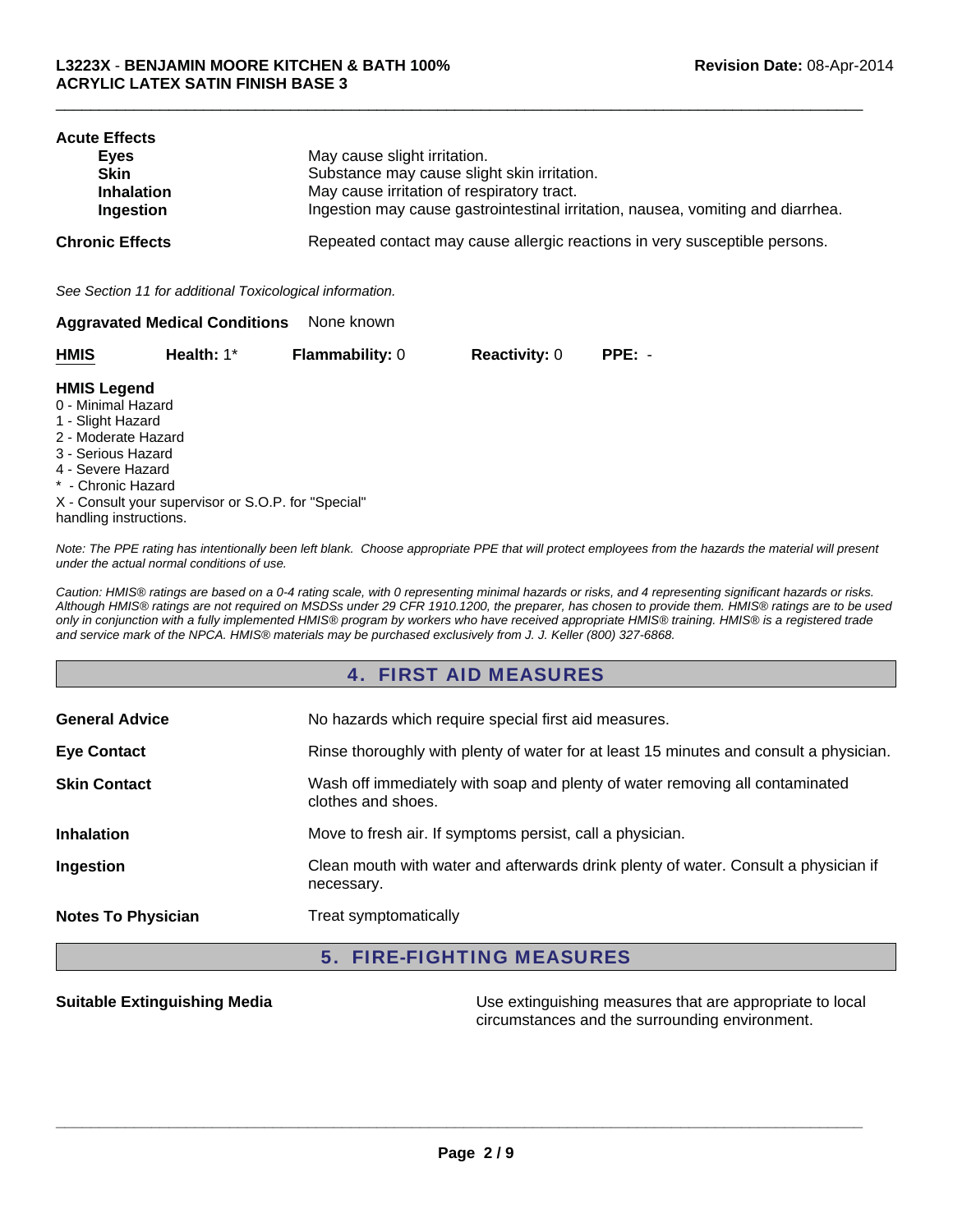| <b>Protective Equipment And Precautions For Firefighters</b>                                      | As in any fire, wear self-contained breathing apparatus<br>pressure-demand, MSHA/NIOSH (approved or equivalent)<br>and full protective gear. |
|---------------------------------------------------------------------------------------------------|----------------------------------------------------------------------------------------------------------------------------------------------|
| <b>Specific Hazards Arising From The Chemical</b>                                                 | Closed containers may rupture if exposed to fire or extreme<br>heat.                                                                         |
| <b>Sensitivity To Mechanical Impact</b>                                                           | No.                                                                                                                                          |
| <b>Sensitivity To Static Discharge</b>                                                            | No.                                                                                                                                          |
| <b>Flash Point Data</b><br>Flash Point (°F)<br>Flash Point (°C)<br><b>Flash Point Method</b>      | Not applicable<br>Not applicable<br>Not applicable                                                                                           |
| <b>Flammability Limits In Air</b><br><b>Upper Explosion Limit</b><br><b>Lower Explosion Limit</b> | Not applicable<br>Not applicable                                                                                                             |
| Health: 1<br><b>NFPA</b><br><b>Flammability: 0</b>                                                | <b>Instability: 0</b><br><b>Special: Not Applicable</b>                                                                                      |
| <b>NFPA Legend</b>                                                                                |                                                                                                                                              |

 $\Box$ 

- 0 Not Hazardous
- 1 Slightly
- 2 Moderate
- 3 High
- 4 Severe

*The ratings assigned are only suggested ratings, the contractor/employer has ultimate responsibilities for NFPA ratings where this system is used.*

*Additional information regarding the NFPA rating system is available from the National Fire Protection Agency (NFPA) at www.nfpa.org.*

## 6. ACCIDENTAL RELEASE MEASURES

| <b>Personal Precautions</b>                                                               | Avoid contact with skin, eyes and clothing. Ensure adequate ventilation.                                                                                                      |  |
|-------------------------------------------------------------------------------------------|-------------------------------------------------------------------------------------------------------------------------------------------------------------------------------|--|
| <b>Environmental Precautions</b><br>Prevent further leakage or spillage if safe to do so. |                                                                                                                                                                               |  |
| <b>Methods For Clean-Up</b>                                                               | Soak up with inert absorbent material. Sweep up and shovel into suitable containers<br>for disposal.                                                                          |  |
| <b>Other Information</b>                                                                  | None known                                                                                                                                                                    |  |
| <b>7. HANDLING AND STORAGE</b>                                                            |                                                                                                                                                                               |  |
| <b>Handling</b>                                                                           | Avoid contact with skin, eyes and clothing. Avoid breathing vapors, spray mists or<br>sanding dust. In case of insufficient ventilation, wear suitable respiratory equipment. |  |
| <b>Storage</b>                                                                            | Keep container tightly closed. Keep out of the reach of children.                                                                                                             |  |
| 8.                                                                                        | <b>EXPOSURE CONTROLS / PERSONAL PROTECTION</b>                                                                                                                                |  |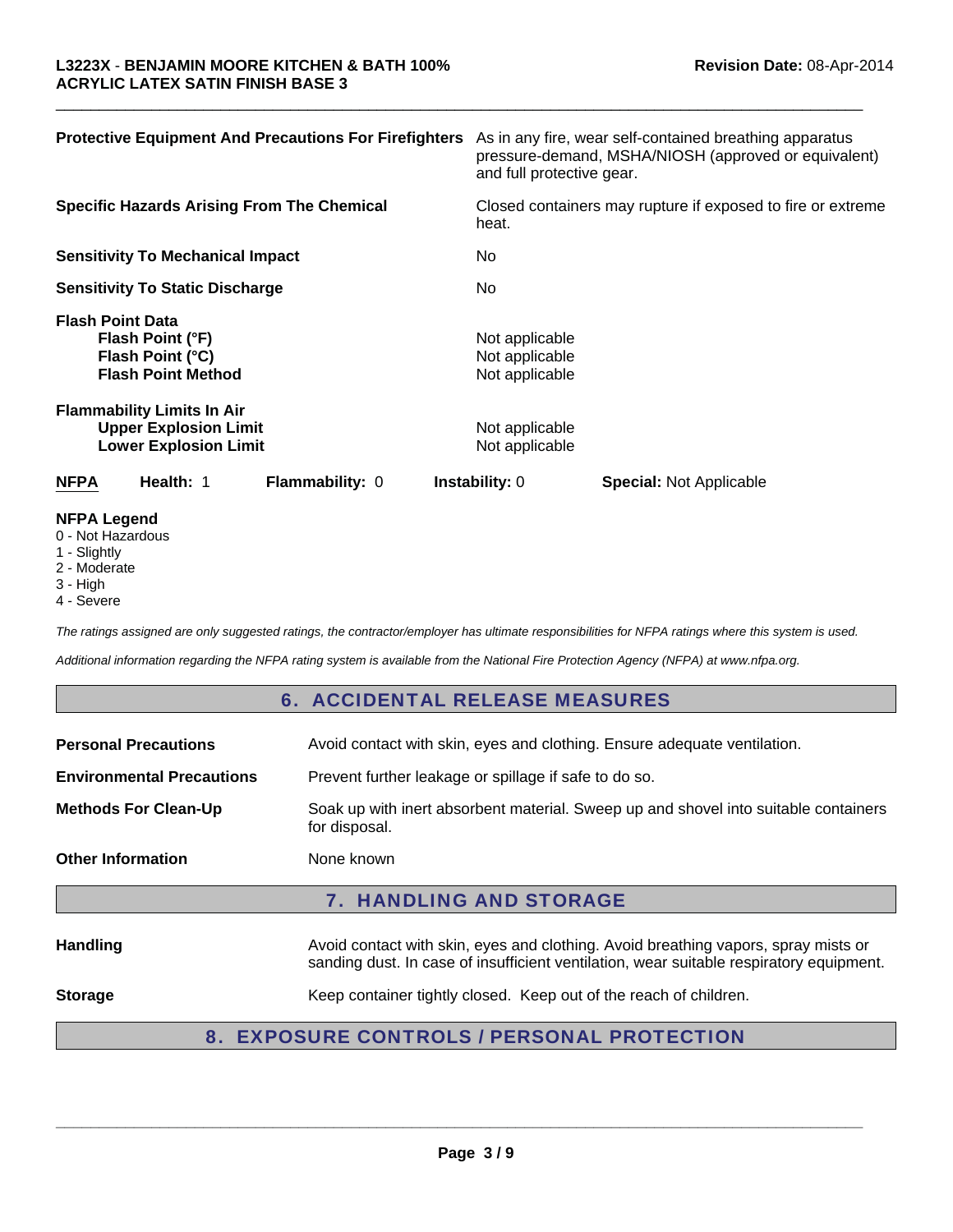## 8. EXPOSURE CONTROLS / PERSONAL PROTECTION

 $\Box$ 

#### **Exposure Limits**

#### **Hazardous Components**

| <b>Chemical Name</b>                                            | <b>ACGIH</b>               | <b>Alberta</b>             | <b>British Columbia</b>                                                                                                | <b>Ontario</b>                                                                                     | <b>Quebec</b>                          |
|-----------------------------------------------------------------|----------------------------|----------------------------|------------------------------------------------------------------------------------------------------------------------|----------------------------------------------------------------------------------------------------|----------------------------------------|
| Kaolin                                                          | 2 mg/m <sup>3</sup> - TWA  | 2 mg/m <sup>3</sup> - TWA  | 2 mg/m <sup>3</sup> - TWA<br>particulate matter<br>containing no<br>asbestos and less<br>than 1% crystalline<br>silica | 2 mg/m <sup>3</sup> - TWAEV<br>containing no<br>asbestos and less<br>than 1% crystalline<br>silica | $5$ mg/m <sup>3</sup> - TWAEV          |
| Titanium dioxide                                                | 10 mg/m <sup>3</sup> - TWA | 10 mg/m <sup>3</sup> - TWA | 10 mg/m <sup>3</sup> - TWA<br>$3$ mg/m <sup>3</sup> - TWA                                                              | 10 mg/m <sup>3</sup> - TWA                                                                         | 10 mg/m <sup>3</sup> -<br><b>TWAEV</b> |
| Distillates (petroleum),<br>solvent-dewaxed heavy<br>paraffinic | N/E                        | N/E                        | N/E                                                                                                                    | N/E                                                                                                | N/E                                    |

### **Legend**

ACGIH - American Conference of Governmental Industrial Hygienists Alberta - Alberta Occupational Exposure Limits British Columbia - British Columbia Occupational Exposure Limits Ontario - Ontario Occupational Exposure Limits Quebec - Quebec Occupational Exposure Limits N/E - Not established

**Engineering Measures** Ensure adequate ventilation, especially in confined areas.

| <b>Personal Protective Equipment</b> |                                                                                                                                     |
|--------------------------------------|-------------------------------------------------------------------------------------------------------------------------------------|
| <b>Eye/Face Protection</b>           | Safety glasses with side-shields.                                                                                                   |
| <b>Skin Protection</b>               | Protective gloves and impervious clothing                                                                                           |
| <b>Respiratory Protection</b>        | In case of insufficient ventilation wear suitable respiratory equipment.                                                            |
| <b>Hygiene Measures</b>              | Avoid contact with skin, eyes and clothing. Remove and wash contaminated clothing<br>before re-use. Wash thoroughly after handling. |

## 9. PHYSICAL AND CHEMICAL PROPERTIES

| Appearance                     | liquid            |
|--------------------------------|-------------------|
| Odor                           | little or no odor |
| Density (Ibs/gal)              | $9.4 - 9.8$       |
| <b>Specific Gravity</b>        | $1.12 - 1.17$     |
| рH                             | Not available     |
| <b>Viscosity (centistokes)</b> | Not available     |
| <b>Evaporation Rate</b>        | Not available     |
| <b>Vapor Pressure</b>          | Not available     |
| <b>Vapor Density</b>           | Not available     |
| Wt. % Solids                   | 40 - 50           |
| Vol. % Solids                  | $30 - 40$         |
| Wt. % Volatiles                | $50 - 60$         |
| <b>Vol. % Volatiles</b>        | $60 - 70$         |
| VOC Regulatory Limit (g/L)     | < 50              |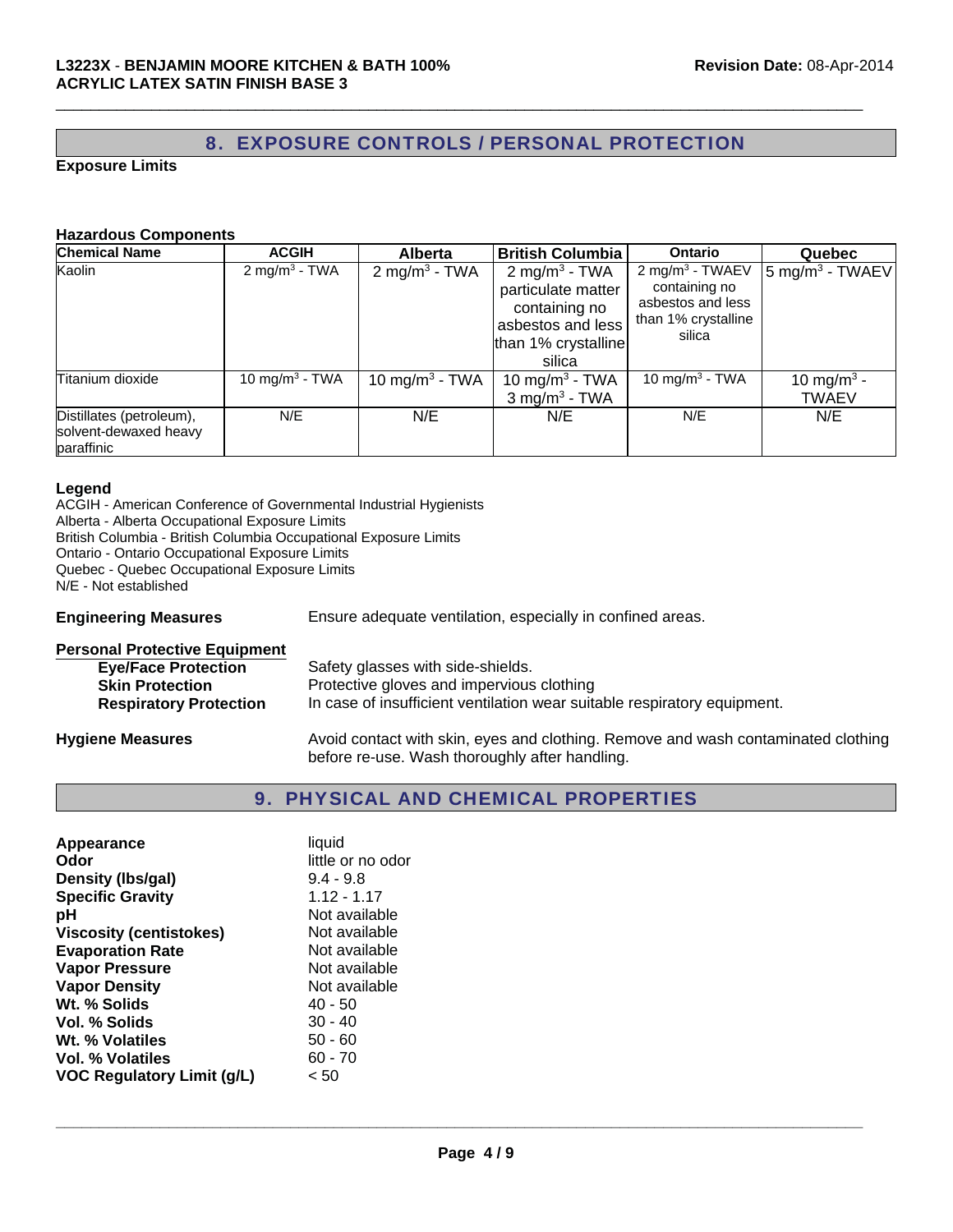| 9. PHYSICAL AND CHEMICAL PROPERTIES |
|-------------------------------------|
|-------------------------------------|

 $\Box$ 

**Boiling Point (°F)** 212<br> **Boiling Point (°C)** 100 **Boiling Point (°C) Freezing Point (°F)** 32<br>**Freezing Point (°C)** 0 **Freezing Point (°C)** 0<br> **Flash Point (°F)** Not applicable<br> **Flash Point (°C)** Not applicable **Flash Point (°F) Flash Point (°C)** Not applicable **Flash Point Method** Not applicable **Upper Explosion Limit** Not available<br> **Lower Explosion Limit** Not available **Lower Explosion Limit** 

## 10. STABILITY AND REACTIVITY

| <b>Chemical Stability</b>                 | Stable under normal conditions.          |
|-------------------------------------------|------------------------------------------|
| <b>Conditions To Avoid</b>                | Prevent from freezing                    |
| <b>Incompatible Materials</b>             | No materials to be especially mentioned  |
| <b>Hazardous Decomposition Products</b>   | None under normal use.                   |
| <b>Possibility Of Hazardous Reactions</b> | Hazardous polymerisation will not occur. |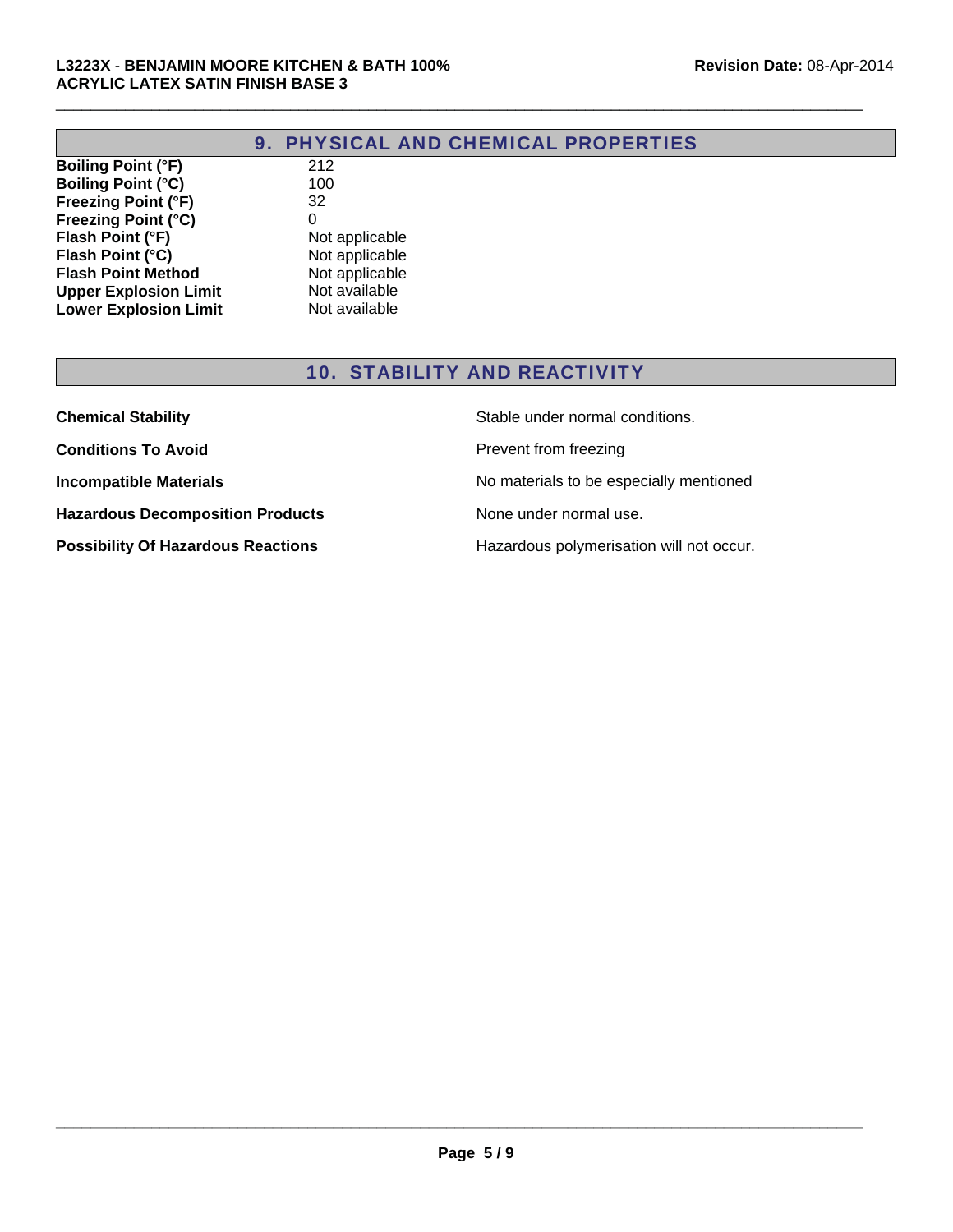## 11. TOXICOLOGICAL INFORMATION

 $\Box$ 

#### **Acute Toxicity**

**Product** No information available

#### **Component**

LD50 Oral: > 5000 mg/kg (Rat) Kaolin

LC50 Inhalation (Dust):  $> 6.82$  mg/L (Rat, 4 hr.) Titanium dioxide LD50 Oral: > 10000 mg/kg (Rat) LD50 Dermal:  $> 10000$  mg/m<sup>3</sup> (Rabbit)

#### **Chronic Toxicity**

#### **Carcinogenicity**

The information below indicates whether each agency has listed any ingredient as a carcinogen:

| <b>Chemical Name</b>                                         | <b>ACGIH</b> | <b>IARC</b>                          | <b>NTP</b> | <b>OSHA</b><br>Carcinogen |
|--------------------------------------------------------------|--------------|--------------------------------------|------------|---------------------------|
| Titanium dioxide                                             |              | 2B - Possible<br>Human<br>Carcinogen |            | Listed                    |
| Distillates (petroleum), solvent-dewaxed heavy<br>paraffinic |              | 1 - Human<br>Carcinogen              |            |                           |

• Although IARC has classified titanium dioxide as possibly carcinogenic to humans (2B), their summary concludes: "No significant exposure to titanium dioxide is thought to occur during the use of products in which titanium dioxide is bound to other materials, such as paint."

#### **Legend**

ACGIH - American Conference of Governmental Industrial Hygienists IARC - International Agency for Research on Cancer NTP - National Toxicity Program OSHA - Occupational Safety & Health Administration

12. ECOLOGICAL INFORMATION

### **Ecotoxicity Effects**

**Product Acute Toxicity to Fish** No information available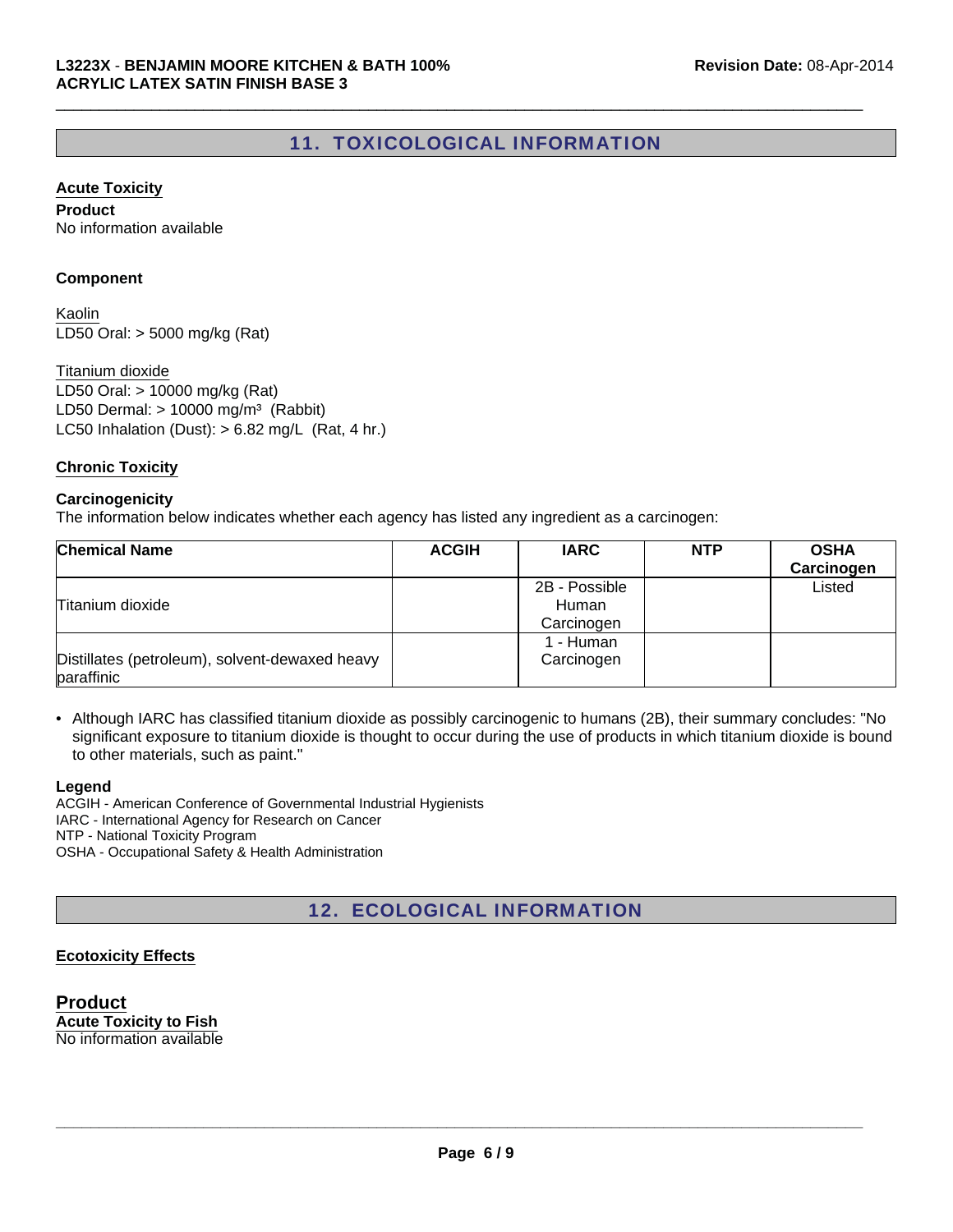## 12. ECOLOGICAL INFORMATION

 $\Box$ 

#### **Acute Toxicity to Aquatic Invertebrates** No information available

#### **Acute Toxicity to Aquatic Plants**

No information available

#### **Component Acute Toxicity to Fish**

LC50: >1000 mg/L (Fathead Minnow - 96 hr.) Titanium dioxide

#### **Acute Toxicity to Aquatic Invertebrates**

No information available

### **Acute Toxicity to Aquatic Plants**

No information available

|                              | <b>13. DISPOSAL CONSIDERATIONS</b>                                                                                                                                                                                                                                                                         |
|------------------------------|------------------------------------------------------------------------------------------------------------------------------------------------------------------------------------------------------------------------------------------------------------------------------------------------------------|
| <b>Waste Disposal Method</b> | Dispose of in accordance with federal, state, provincial, and local regulations. Dry,<br>empty containers may be recycled in a can recycling program. Local requirements<br>may vary, consult your sanitation department or state-designated environmental<br>protection agency for more disposal options. |
|                              | <b>14. TRANSPORT INFORMATION</b>                                                                                                                                                                                                                                                                           |
| TDG                          | Not regulated                                                                                                                                                                                                                                                                                              |
| <b>ICAO / IATA</b>           | Not regulated                                                                                                                                                                                                                                                                                              |
| <b>IMDG/IMO</b>              | Not regulated                                                                                                                                                                                                                                                                                              |
|                              | <b>15. REGULATORY INFORMATION</b>                                                                                                                                                                                                                                                                          |

### **International Inventories**

**United States TSCA** Yes - All components are listed or exempt.<br>Canada DSL Yes - All components are listed or exempt. Yes - All components are listed or exempt.

## **National Pollutant Release Inventory (NPRI)**

#### **NPRI Parts 1- 4**

This product contains the following Parts 1-4 NPRI chemicals: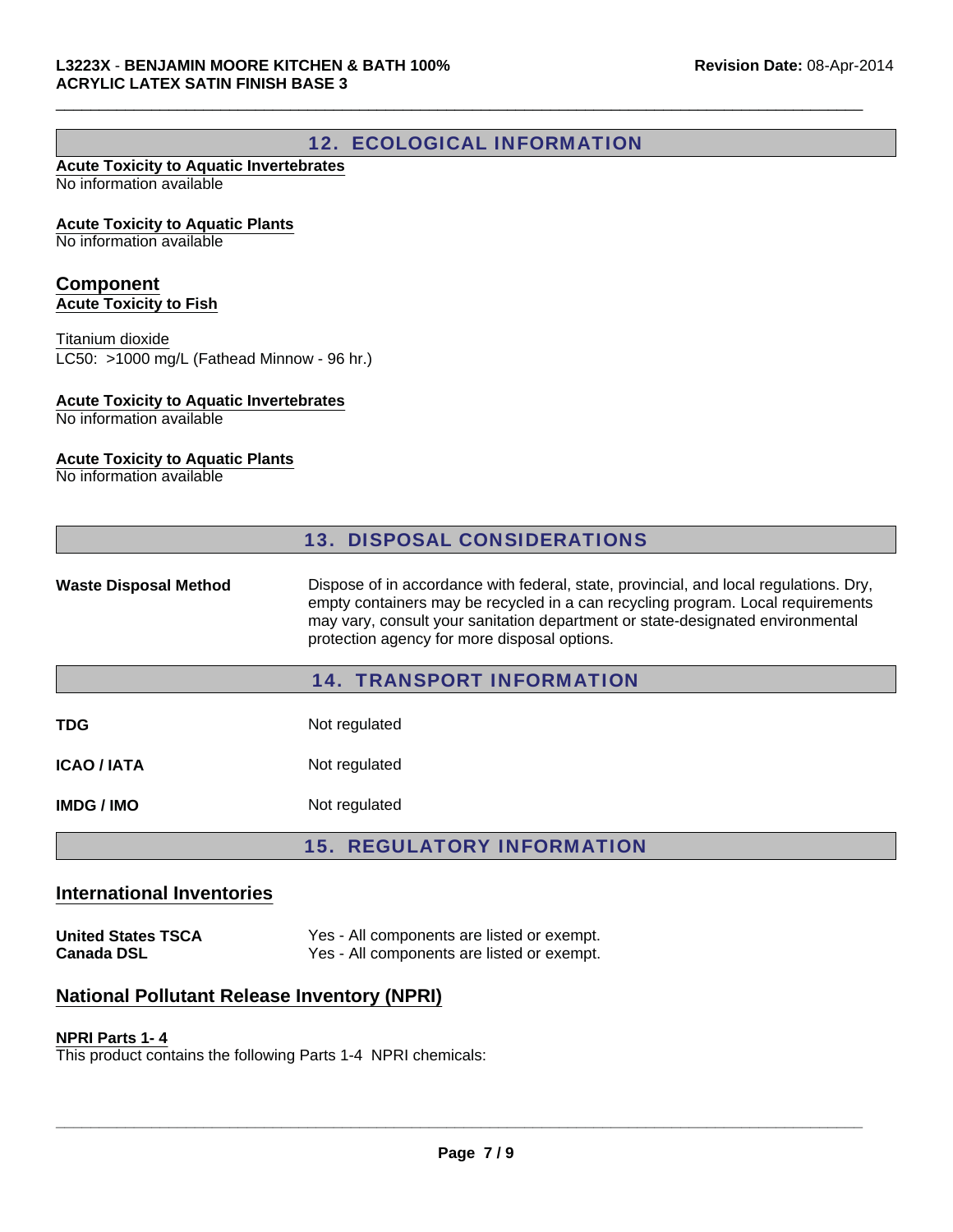## 15. REGULATORY INFORMATION

 $\Box$ 

*This product may contain trace amounts of (other) NPRI Parts I-4 reportable chemicals. Contact the preparer for further information.*

#### **NPRI Part 5**

This product contains the following NPRI Part 5 Chemicals:

*This product may contain trace amounts of (other) NPRI Part 5 reportable chemicals. Contact the preparer for further information.*

#### **WHMIS Regulatory Status**

This product has been classified in accordance with the hazard criteria of the Controlled Products Regulations (CPR) and the MSDS contains all the information required by the CPR.

#### **WHMIS Hazard Class**

D2A Very toxic materials



## 16. OTHER INFORMATION

**WARNING!** If you scrape, sand, or remove old paint, you may release lead dust. LEAD IS TOXIC. EXPOSURE TO LEAD DUST CAN CAUSE SERIOUS ILLNESS, SUCH AS BRAIN DAMAGE, ESPECIALLY IN CHILDREN. PREGNANT WOMEN SHOULD ALSO AVOID EXPOSURE. Wear a NIOSH approved respirator to control lead exposure. Clean up carefully with a HEPA vacuum and a wet mop. Before you start, find out how to protect yourself and your family by logging onto Health Canada @ http://www.hc-sc.gc.ca/hl-vs/iyh-vsv/prod/paint-peinture-eng.php.

| <b>Prepared By</b>      | <b>Product Stewardship Department</b><br>Benjamin Moore & Co.<br>101 Paragon Drive<br>Monvale, NJ 07645<br>855-724-6802 |
|-------------------------|-------------------------------------------------------------------------------------------------------------------------|
| <b>Revision Date:</b>   | 08-Apr-2014                                                                                                             |
| <b>Revision Summary</b> | No information available                                                                                                |